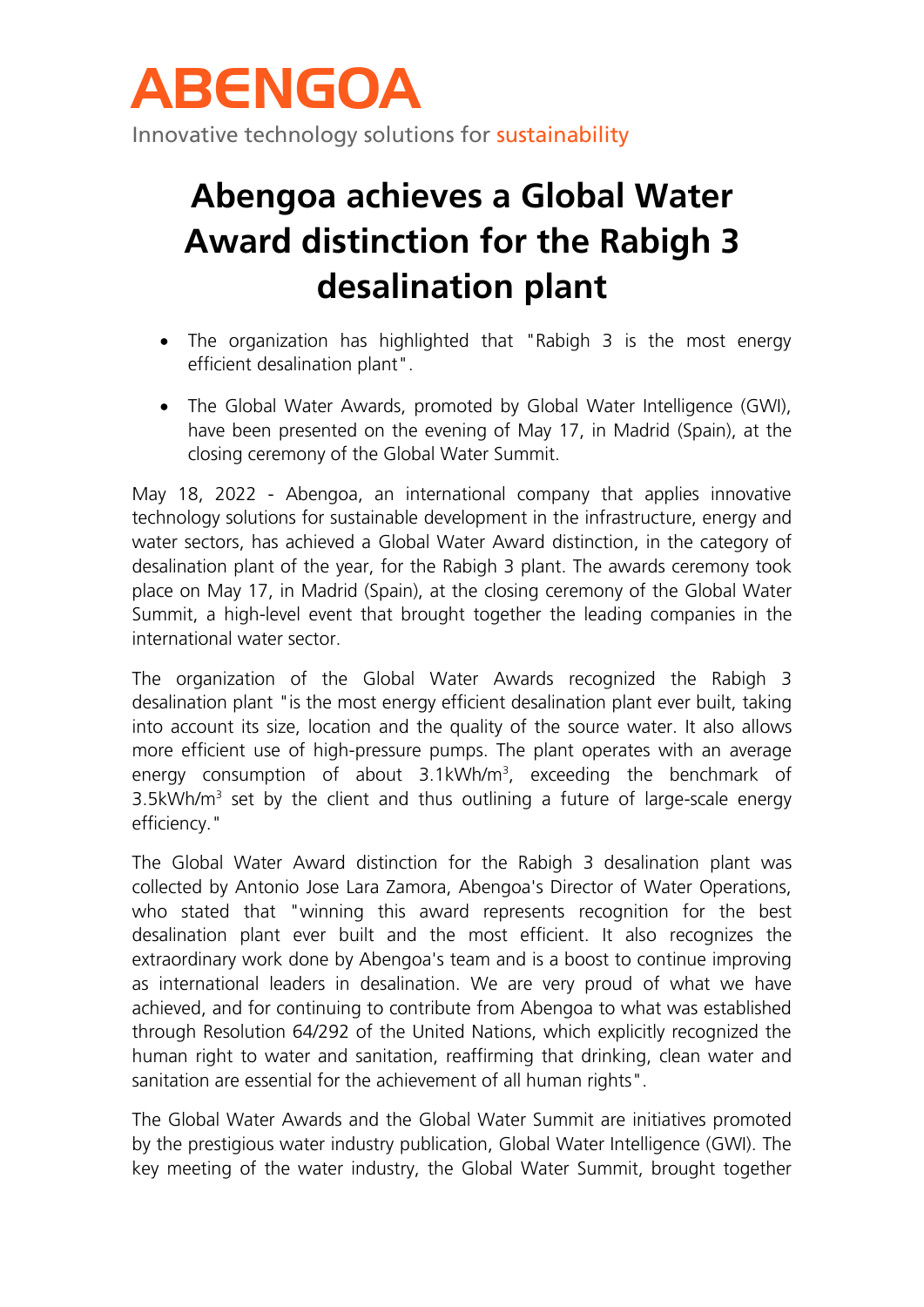# **ABENGOA**

Innovative technology solutions for sustainability

more than 800 delegates from 60 different countries, more speakers and 40 panel discussions. This year's central theme was the change that water is undergoing because of climate change. In this sense, the organization has focused on charting a path towards a better future for water through climate emergency.

## **Rabigh 3, a world reference in desalination**

Rabigh 3, with a capacity of  $600,000$  m<sup>3</sup>/day, and located in Saudi Arabia, is the largest reverse osmosis desalination plant in commercial operation in the world. Abengoa has recently obtained the plant's acceptance certificate from ACWA Power, together with its partners, SepcoIII (Power China) and Sidem (Veolia). The plant, which is already supplying water to the grid at full capacity, ensures the supply of drinking water to more than three million people in the cities of Makkah, Al-Mokarramah, Jeddah and Mastorah.

This project is a global benchmark because of its design, which allows it to reduce energy consumption and increase plant availability. It has also recently obtained a Guinness World Record for being the largest reverse osmosis desalination plant in the world.

## **Other awards given to Abengoa by Global Water Intelligence**

This is not the first recognition that Abengoa has received from the water sector, and from the GWI. Abengoa has won the GWI's Desalination Company of the Year award three times (in 2015, 2013 and 2009), and has been shortlisted twice (in 2018 and 2020). It has also won awards in the categories of Desalination Project of the Year, in 2020 (for the Shuaibah plant); and Developer of the Year (2007).

#### **About Abengoa**

Abengoa applies innovative technology solutions for sustainability in the infrastructures, energy and water sectors. [\(www.abengoa.com\)](http://www.abengoa.com/)

## **Communication Department:**

Rocío Castro Tel. +34 954 93 71 11 E-mail: communication@abengoa.com **Investor Relations & Capital Markets:** Gonzalo Zubiría Tel. +34 954 93 71 11 E-mail: [ir@abengoa.com](mailto:ir@abengoa.com)

#### **You can also follow us on:**



@Abengoa